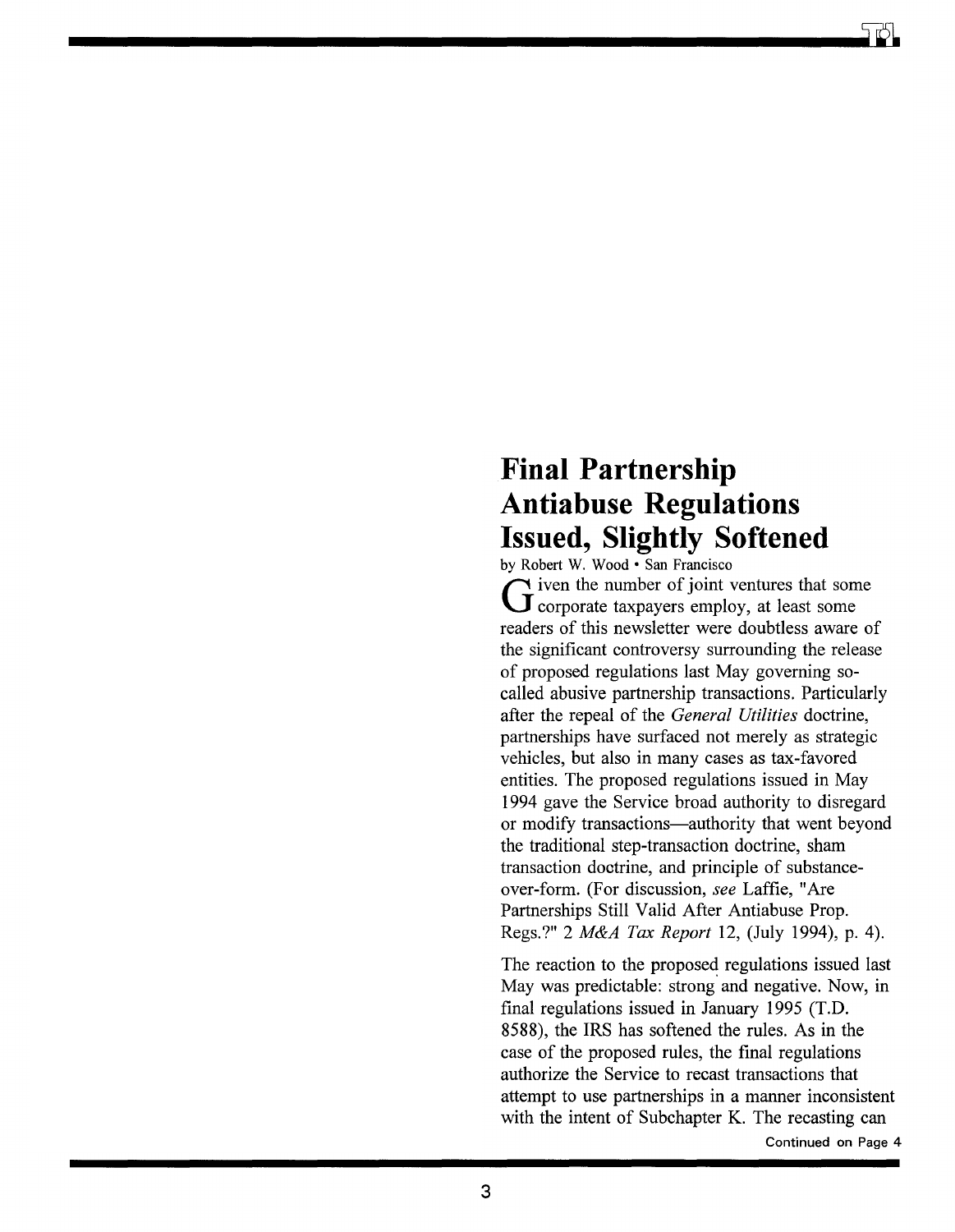### **FINAL PARTNERSHIP** Continued from Page 3

be in any manner that is appropriate to achieve tax results that are consistent (in the Service's view) with the intent of Subchapter K, taking into account all the facts and circumstances.

Furthermore, the final regulations provide that the Service can treat a partnership as an aggregate of its partners, in whole or in part, as appropriate to carry out the purposes of any provision of the Code or regulations. However, this aggregate treatment does not apply to the extent that both: (1) a provision of the Code or regulations prescribes the treatment of the partnership as an entity, and (2) that treatment and the ultimate tax results, taking into account all of the facts and circumstances, are clearly contemplated by that provision.

The final regulations make significant revisions to the proposed rules, mostly in response to the plethora of comments that came in from practitioners and academics. There were three principal revisions. First, the scope of the regulations was clarified as respects the supposed "intent of Subchapter K." The final regulations now specifically require that:

- The partnership must be *bona fide* and each partnership transaction or series of related transactions must be entered into for a substantial business purpose;
- The form of each partnership must be respected under substance-over-form principles; and
- The tax consequences under Subchapter K to each partner of partnership operations and of transactions between the partnership must, subject to certain exceptions, accurately reflect the partners' economic agreement and clearly reflect the partners' income.

Finally, this "intent of Subchapter K" section of the final regulations differs from the proposed rules in that it no longer provides that the provisions of Subchapter K are not intended to permit taxpayers to use the existence of partnerships to avoid the purposes of other Code provisions. Rather than this global prioritization rule that was contained in the proposed regs (in effect, making specific Code provisions of a higher priority than partnership rules), the final regulations add a new paragraph 1.701-2(e) to address inappropriate treatment of a partnership as an entity. This provision now

confirms the IRS' authority to treat a partnership as an aggregate of its partners in whole or in part as appropriate to carry out the purpose of any provision of the Code and Regs.

#### **Whose Purpose and How?**

The second main revision which the final regulations reflect over the proposed ones deals with the all-important (and clearly confusing) question of intent. The proposed regulations had said that the purposes for structuring a transaction involving a partnership would be determined based upon all of the facts and circumstances. Various comments to these proposed rules requested guidance on the factors that would indicate that the taxpayers had a principal purpose to substantially reduce their aggregate federal tax liability in a manner inconsistent with the intent of subchapter K. Paragraph (c) of the final regulations now lists several of those factors. They include:

- The present value of the partners' aggregate federal tax liability is substantially less than had the partners owned the partnership's assets and conducted the partnership's activities directly;
- The present value of the partners' aggregate federal tax liability is substantially less than would be the case if purportedly separate transactions that are designed to achieve a particular end result are integrated and treated as steps in a single transaction. For example, this analysis may indicate that it was contemplated that a partner who was necessary to achieve the intended tax results and whose interest in the partnership was liquidated or disposed of (in whole or in part) would be a partner only temporarily 'in order to provide the claimed tax benefits to the remaining partners;
- One or more partners who are necessary to achieve the claimed tax results either have a nominal interest in the partnership, are substantially protected from any risk of loss from the partnership's activities (through distribution preferences, indemnity or loss guaranty agreements, or other arrangements), or have little or no participation in the profits from the partnership's activities other than a preferred return that is in the nature of a payment for the use of capital;

Continued on Page 5